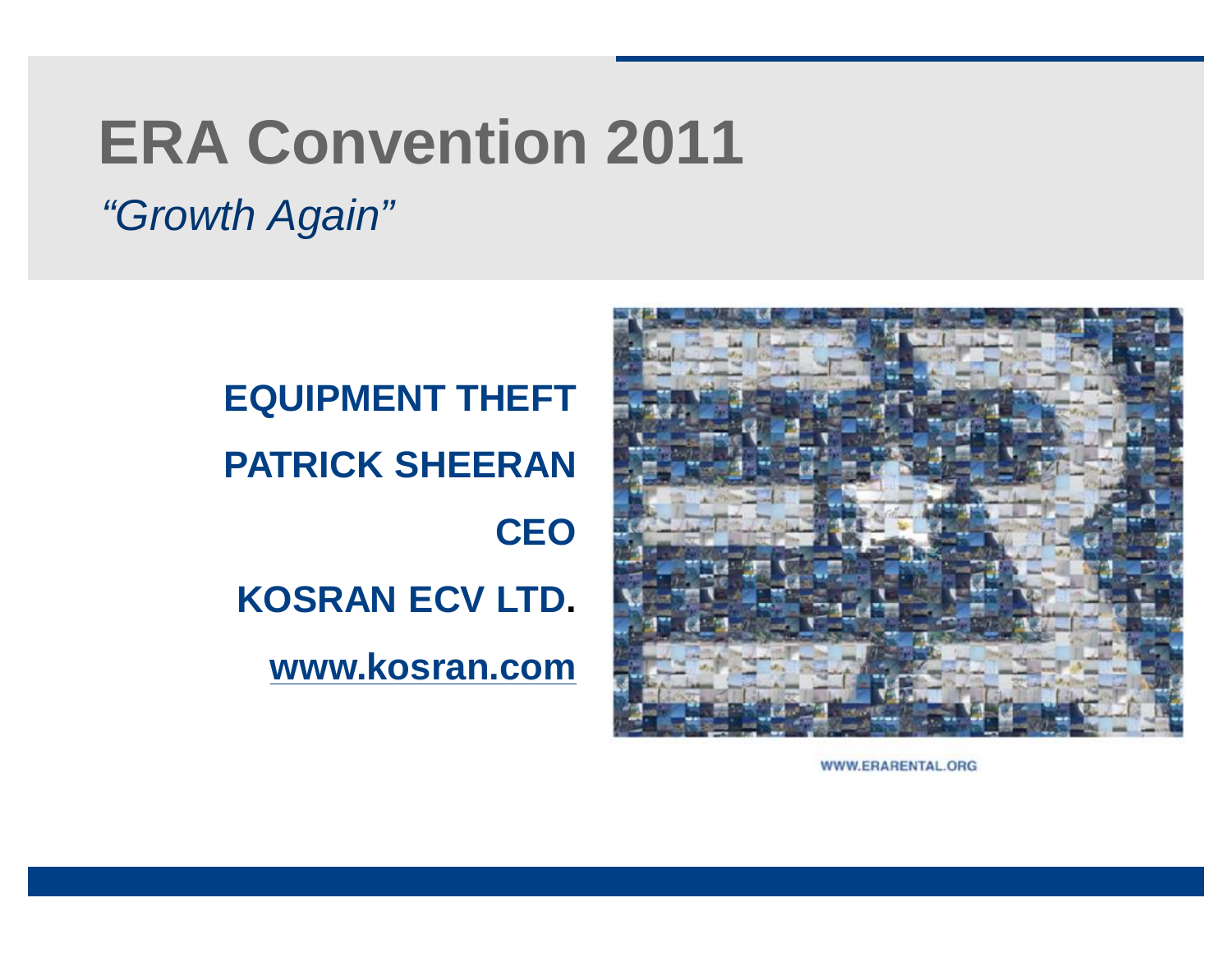

# **EU PLANT THEFT IS OUT OF CONTROL**

- Ø **ERA estimates that construction theft is costing the industry €1.6 Billion per annum**
- Ø **UK Insurers & police have now published statistics for 2 consecutive years to Dec 2010**
- Ø **12,541 UK thefts of plant.**
- Ø **8% recovered**
- Ø **92% of Construction machines were NOT recovered**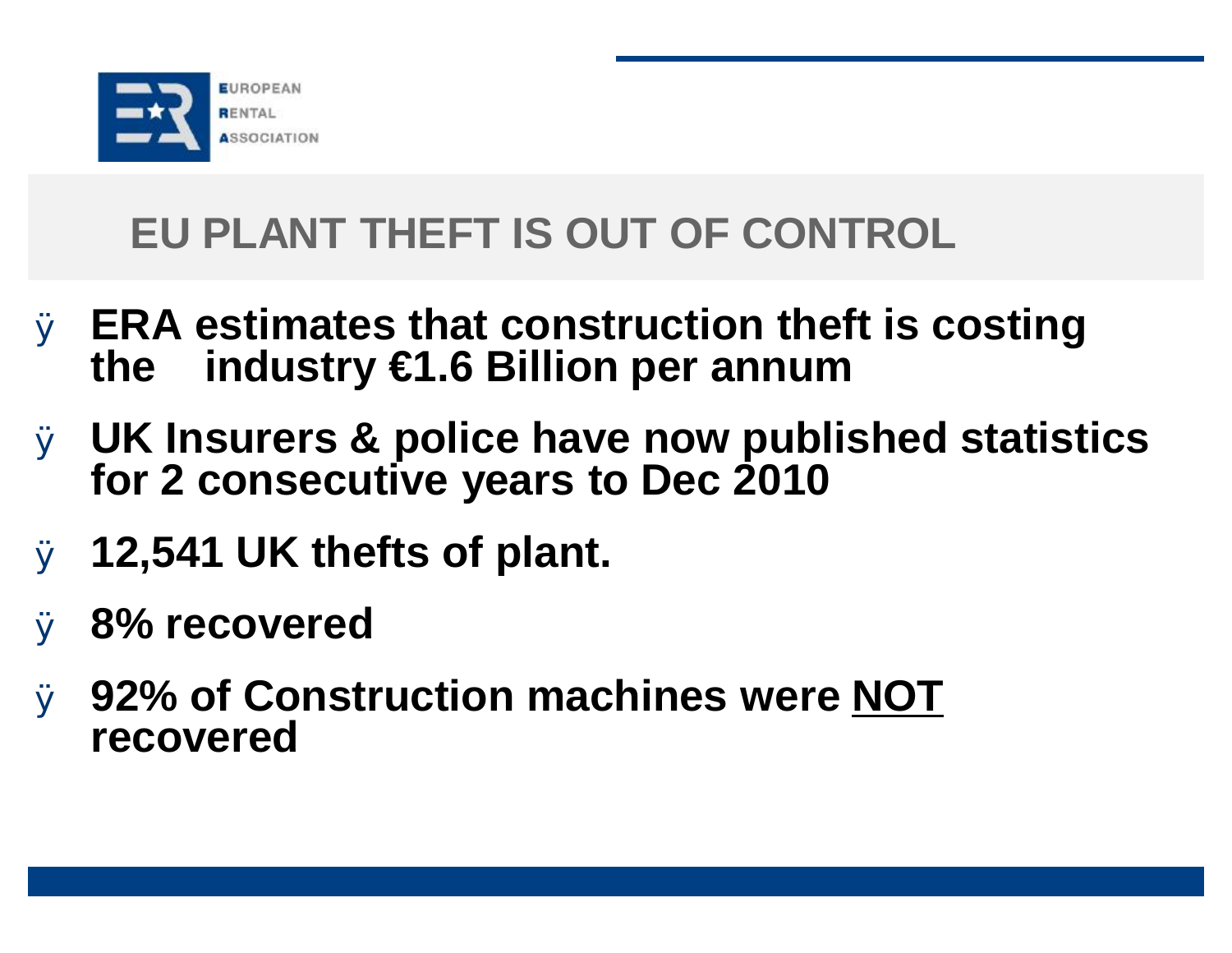

# UK Thefts are UP by 8% pa and 8% were recovered Oct 2008 – Dec 2010.

- Ø 2,259 JCB machines thefts make it No.1 most stolen. JCB thefts up 66% in 2010 on 2009. (818 v 1,241)
- Ø Kubota is second most stolen machine up 77% in 2010.
- Ø For over 5 years every Kubota is supplied with a factory fitted Electric Immobiliser - Thatcham Certified
- Ø Insurers settle theft claims within 7 weeks.
	- *Machines recovered after 7 weeks belong to the Insurer*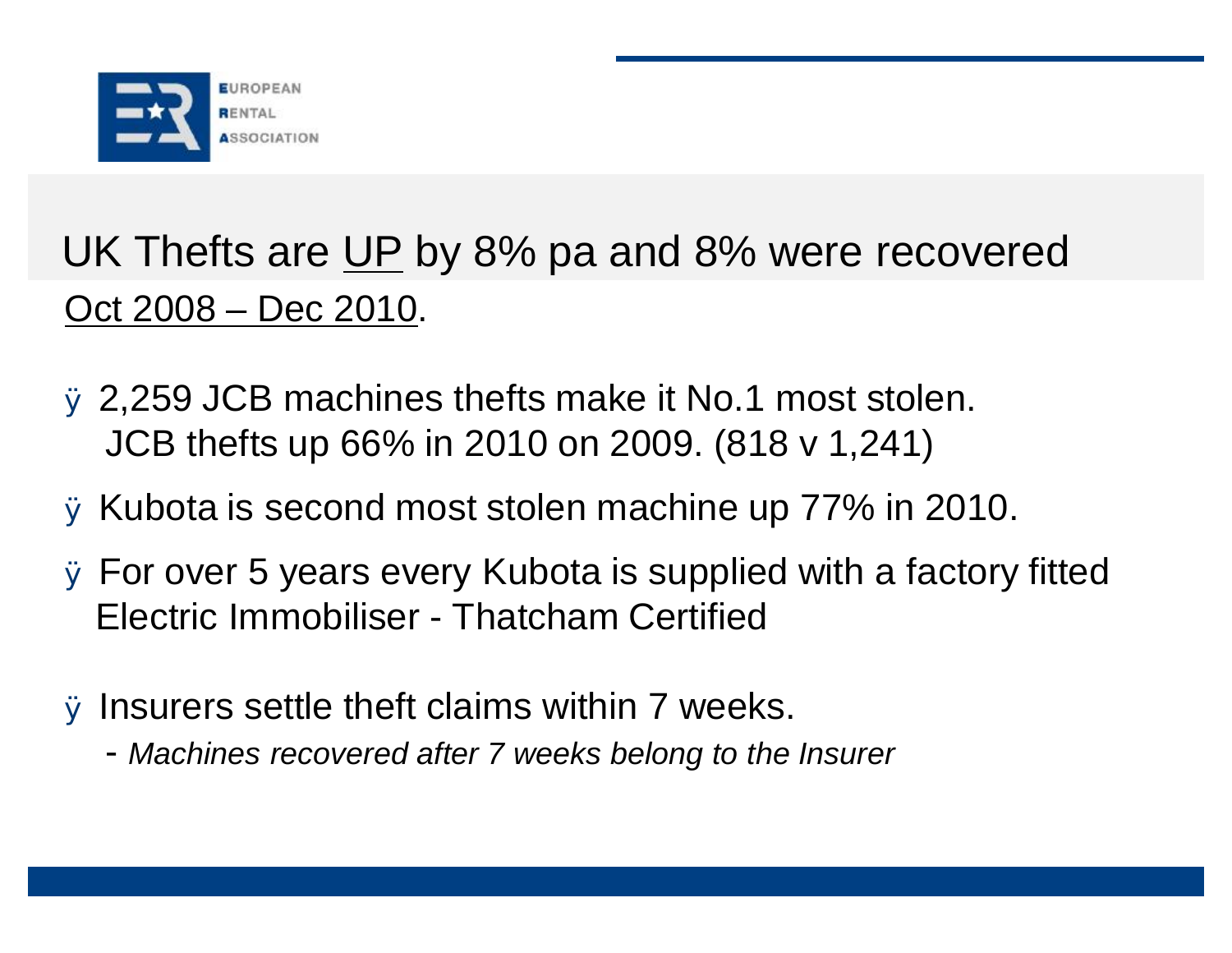

# WHY IS THERE SO MUCH PLANT THEFT?

ØBecause plant is easy to steal

- ØIt is stolen by organised crime professionals
- ØThey steal equipment to order for money
- ØPlant thieves do not joy ride the machines
- ØThey have made a lot of money in the last 25 years
- $\emptyset$  of they are caught it will probably be by chance bad luck
- ØThey will not be deterred by electric immobilisers, trackers or warning stickers – there is too much easy money involved

#### **THE PROCEEDS FUND DRUGS & MONEY LAUNDERING.** *CRIME DESTROYS YOUNG LIVES & COMMUNITIES*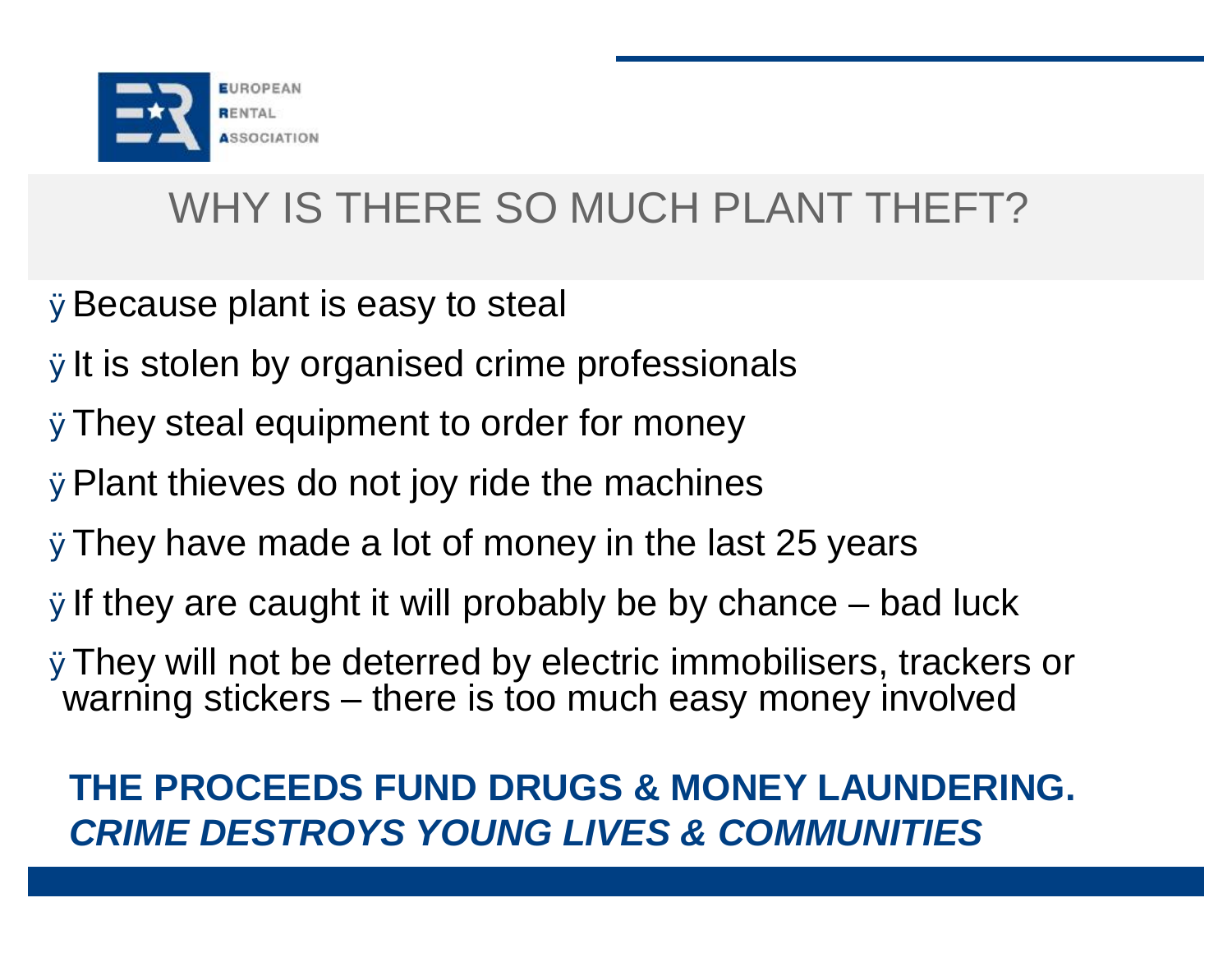

# **WHO ELSE IS PROFITERING FROM MACHINE THEFT ?**

- Ø Every machine theft offers a sales opportunity to OEM Manufacturers to sell a replacement machine for the one stolen
- Ø For example the replacement of 2,000 machines @ €25,000 each provides a repeat sales order for the OEM Manufacturer of  $\text{\$}50,000,000 - \text{\$}50$  million

# **OEM-MANUFACTURERS KNOW THIS & SOME MUST FIND IT VERY HARD TO IGNORE**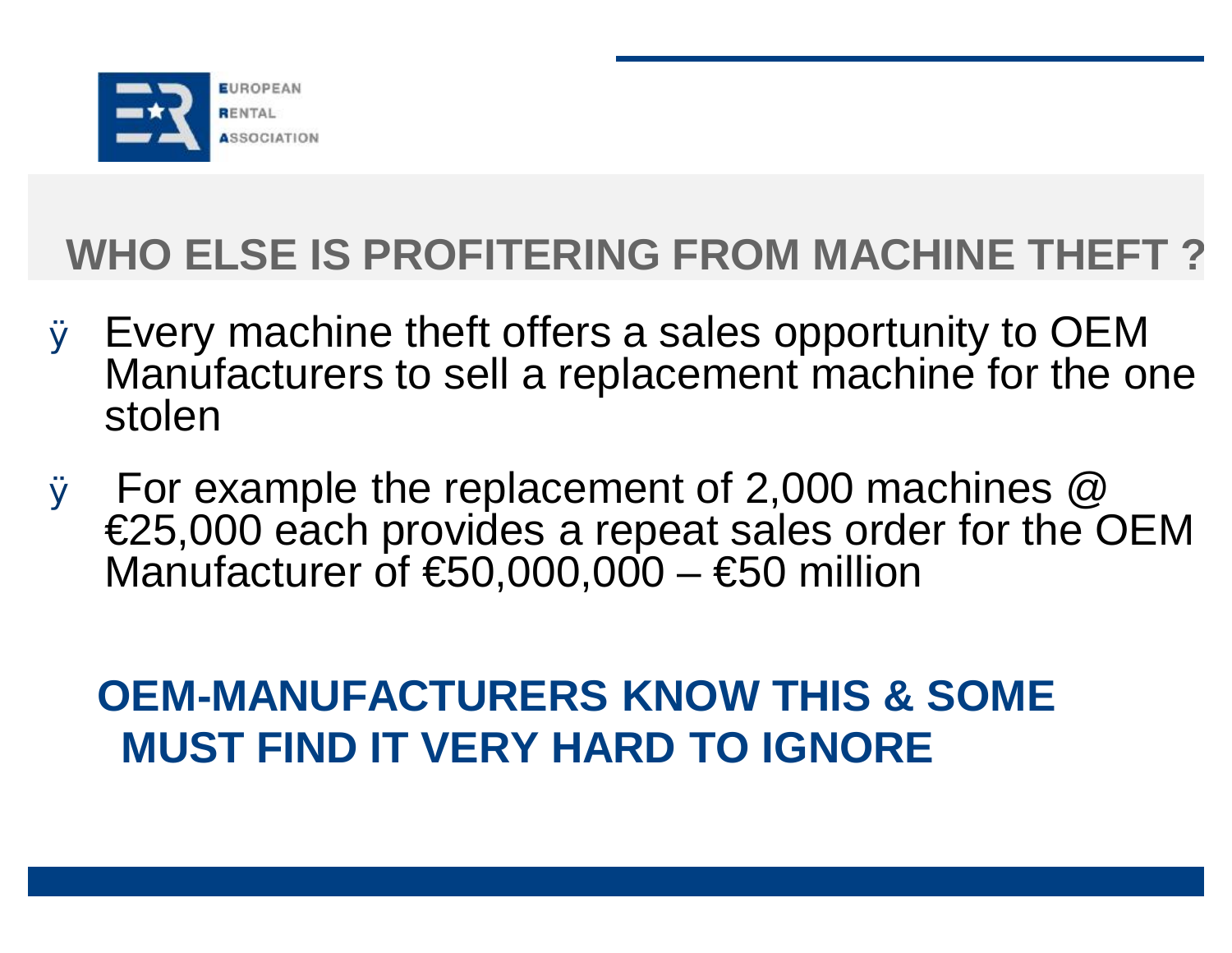

### **EVERYONE NEEDS GOOD PR…. INCLUDING THE POLICE**

#### ØPANIU – UK Plant & Agri National Intelligence Unit

- ØComprises of 4 police officers who also have other non-plant crime responsibilities and is funded by insurers
- ØMachine owners cannot get police to follow up on the theft of their plant.
- ØMany police officers consider plant theft as something to be sorted out between the machine owner and his insurance company *and nothing to do with them*

**During a 2 week 'Operation Crassus' in November 2010 PANIU & 21 forces recovered €460,000 worth of plant …a drop in the ocean, totally inadequate, when €350m is stolen pa…..but great PR**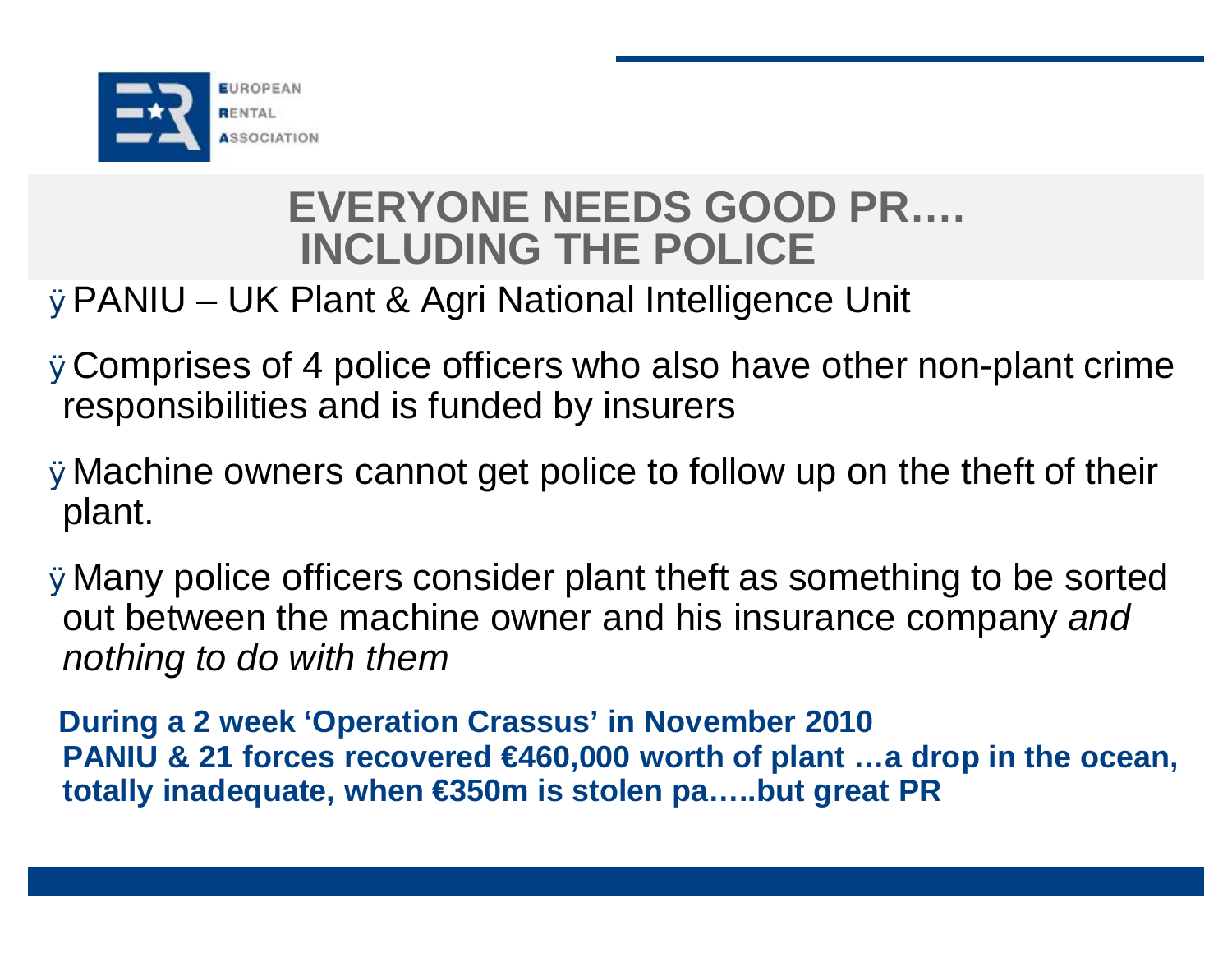

# UK PANIU POLICE RECORD 2008-2010

Ø203 Items directly recovered by PANIU with a value of €5.7m

Ø Over 11,000 machines NOT recovered with a value of c €350,000,000 - €350 Million

 $\emptyset \in$  5.5m versus  $\in$ 350m = 1.8%

Ø Stolen plant which is NOT recovered within seven weeks belongs to the Insurers. The Top UK Insurers fund the PANIU Unit

ØPANIU are now working with Foreign Forces to RECOVER plant in Europe…… to return it to insurance companies

**This is the UK Government & police service response to Plant Theft!**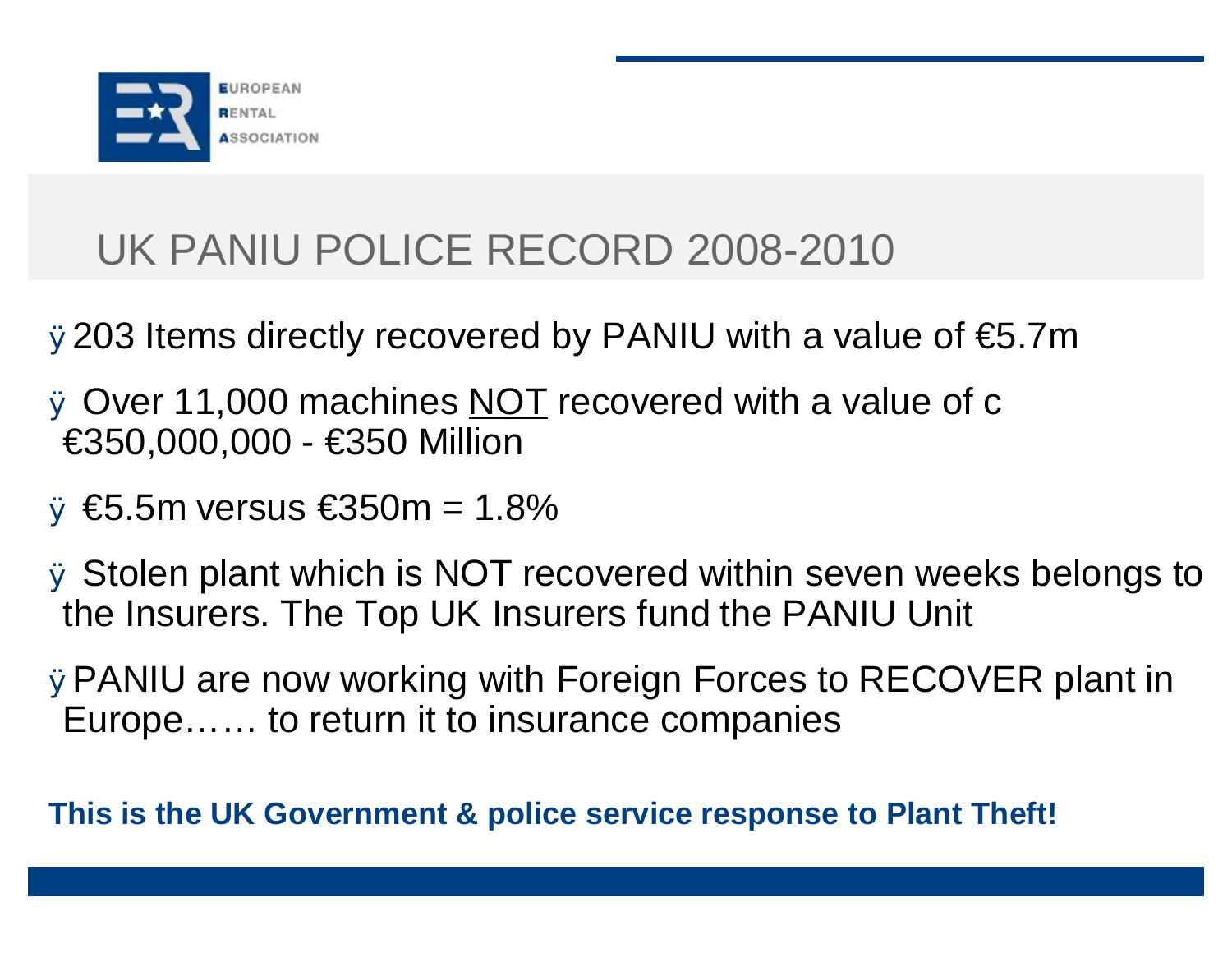

# ANTI-THEFT DETERRENT versus AFTER-THEFT RECOVERY, DATABASE & MACHINE ID PRODUCTS

- Ø Machine ID products *may* offer an enhancement to the VIN already provided by the OEM manufacturer….but will not stop a machine being stolen
- Ø Registration ID on a Database is NOT a deterrent
- Ø Tracker Systems real name Asset Management are after-theft recovery systems. 8% of machines stolen are recovered.
- Ø Statistics are clear, thieves have no problem stealing machines with electric immobilisers fitted. For example the theft of Kubota's, every one of which is secured by electric immobilisers has increased by 77% in 2010, in the UK.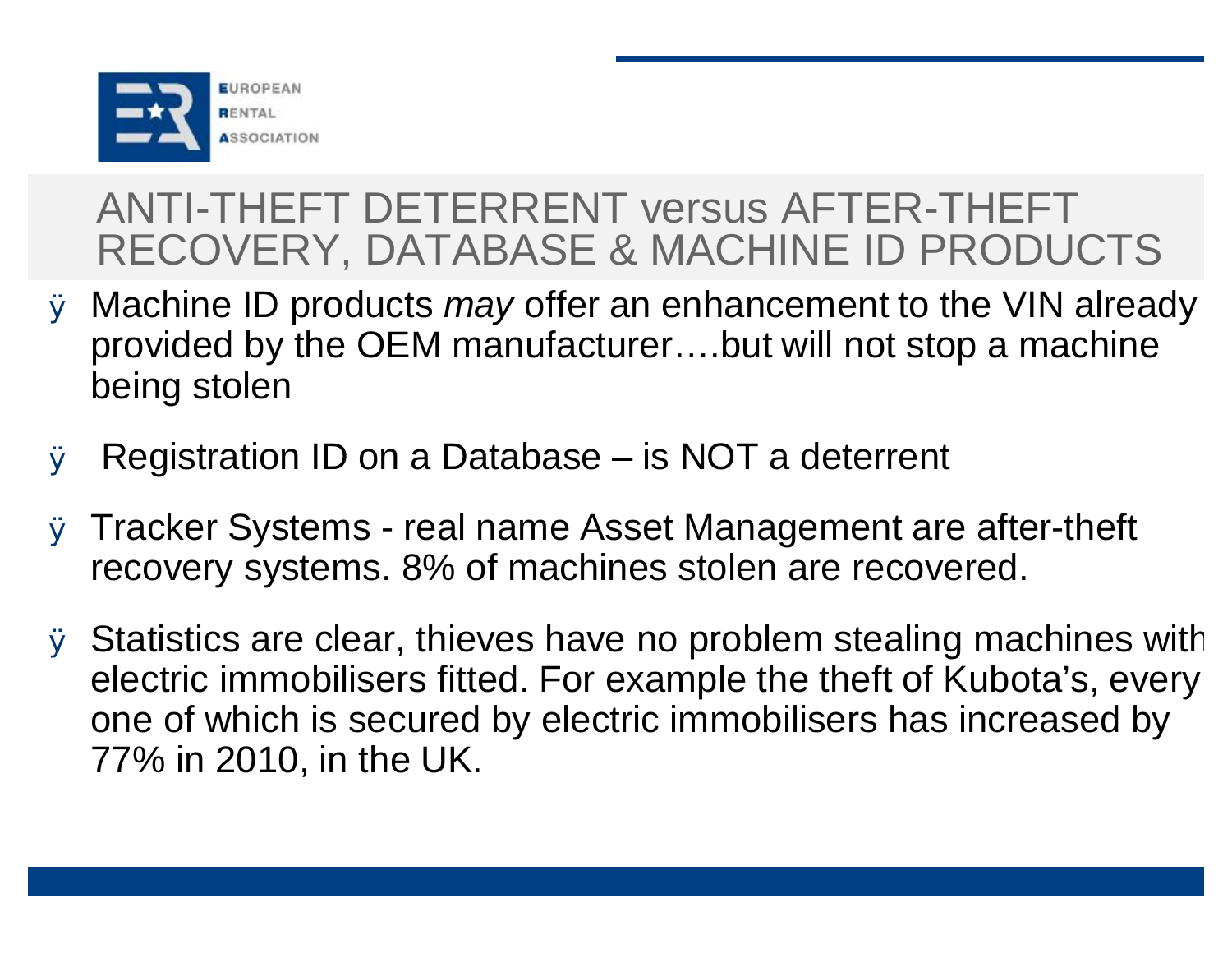

**Home Office** Scientific<br>Development Branch

**Security Guidance Document for Agricultural and Construction Plant** 

Publication No. 50/07

Michelle Gardner Mick Trosh

## Home Office Security Guidance

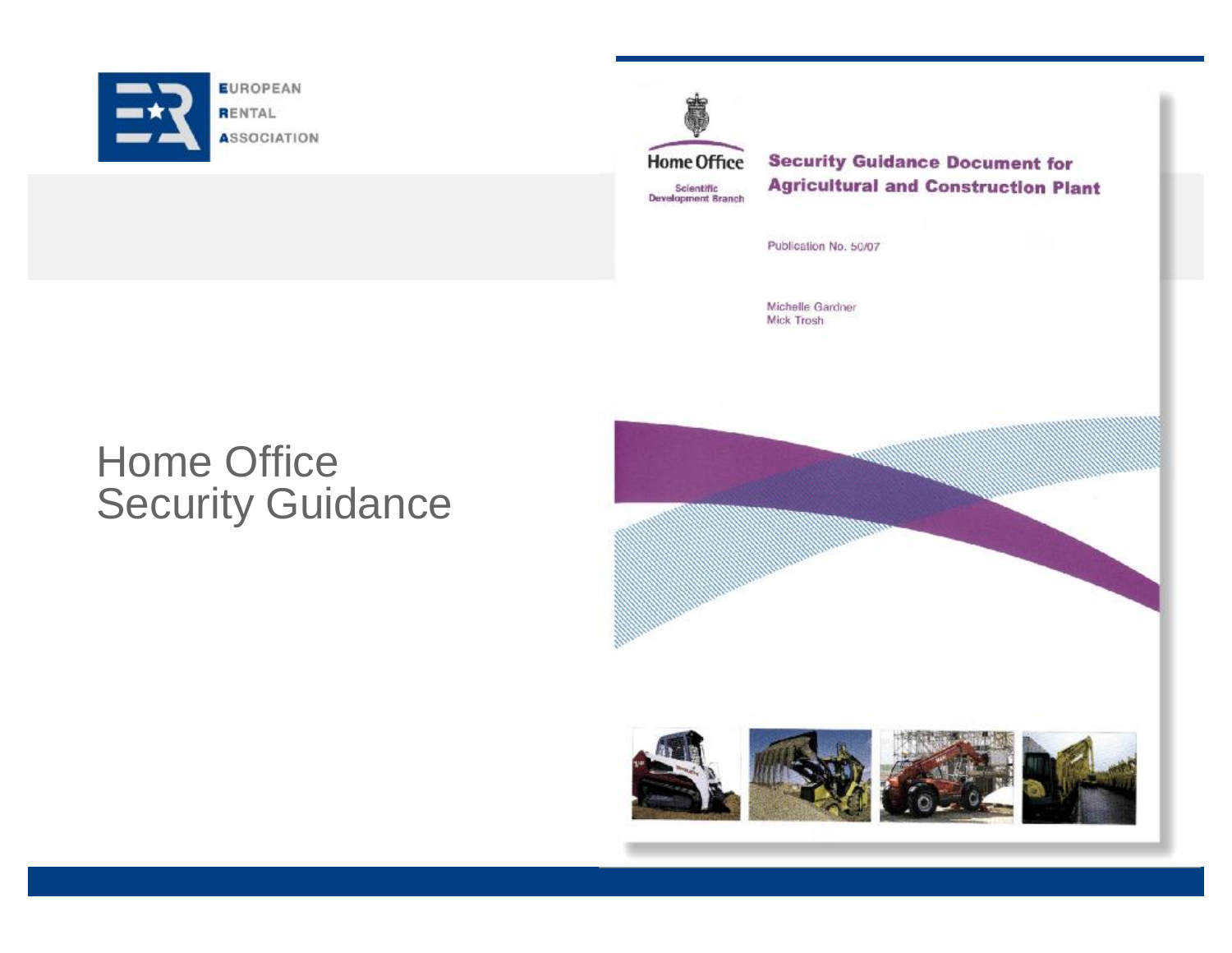

HOME OFFICE **SPECIFIES** ELECTROMECHANICAL IMMOBILISATION FOR DIESEL PLANT

Engineering is an exact science. Electromechanical immobilisation is proven to be a solution which prevents the un-authorised use of machines and theft of plant.

 $C.13$ Immobilisation **Systems** Security guidance document for agricultural and construction plant

Figure 5. An electro-mechanical fuel immobilisation system.



While plant continues to use mechanical diesel engines, electric immobilisers are ineffective and electromechanical immobilisation systems should be used. Electro-mechanical systems primarily shut-off the diesel fuel supply, the hydraulics and provide ancillary electric immobilisation. Extract Page 25.

smart-valve

Kosran dedicated custom kit

back-bracket fixed to engine at fuel inlet.

shield enclost

secured by stee securit bolts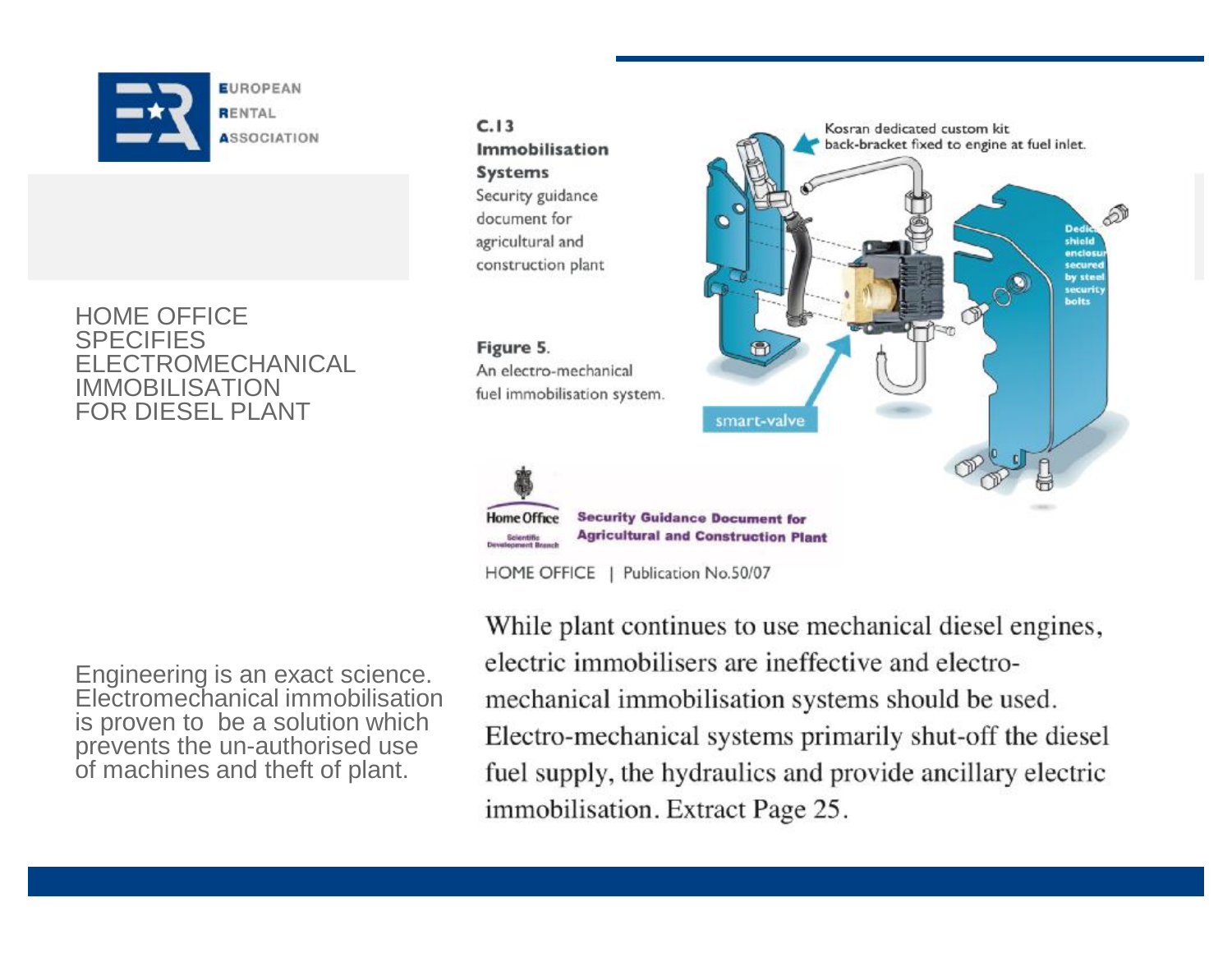

#### **COMPONENTS OF AN ELECTROMECHANICAL IMMOBILISATION SYSTEM**



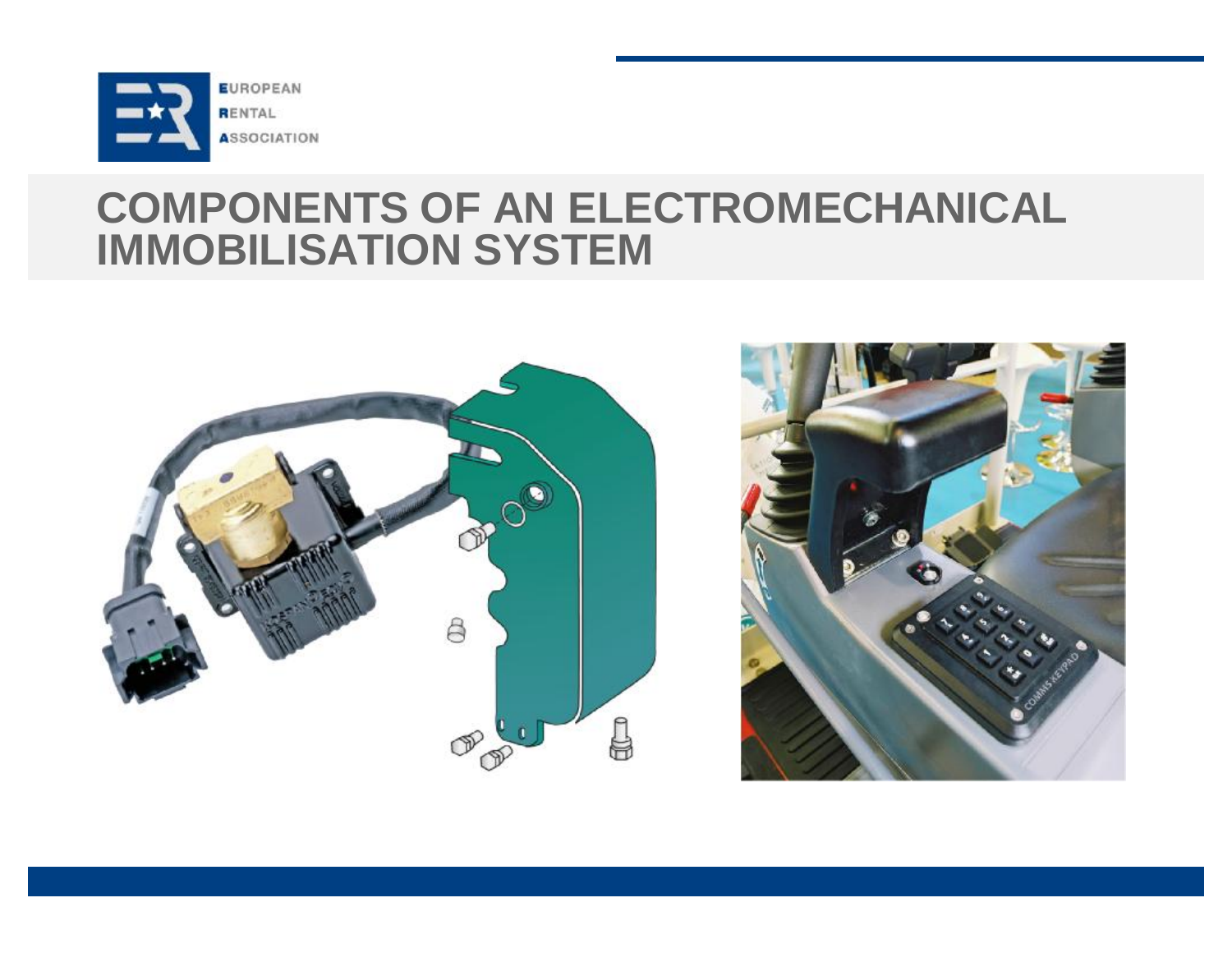

#### WHAT THE PROFESSIONAL PLANT THIEF ALREADY KNOWS …T

- Ø A machine with a diesel engine can easily be started by supplying power from the battery directly to the starter motor.
- ØIt takes a thief 90 seconds maximum to hot-wire and bypass an electric immobiliser without using a key, cutting a wire or damaging the machine in anyway.
- Ø OEM Manufactures ONLY supply electric Immobilisers and this is one reason why plant is so easy to steal.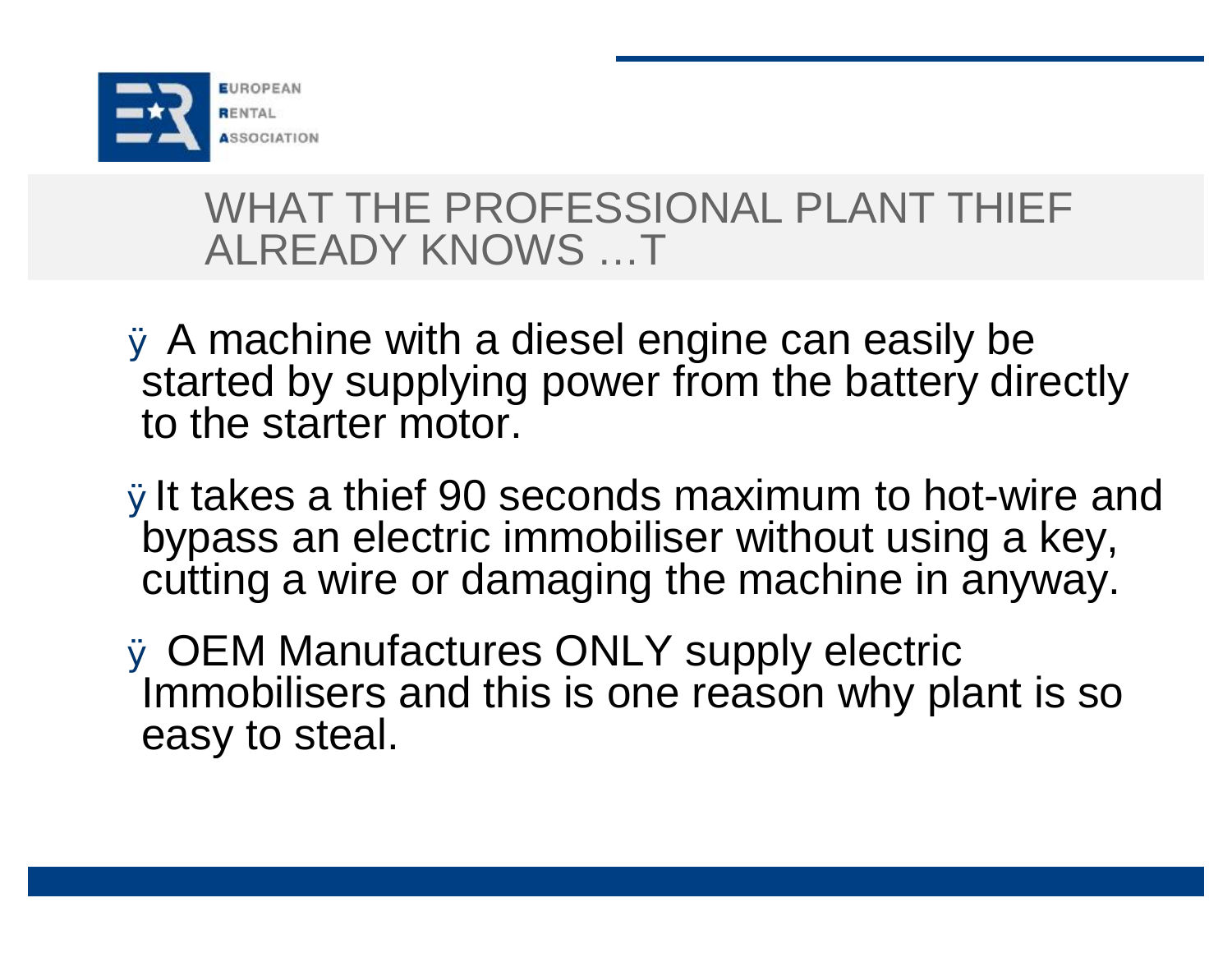

# THE THIEF'S TOOL KIT

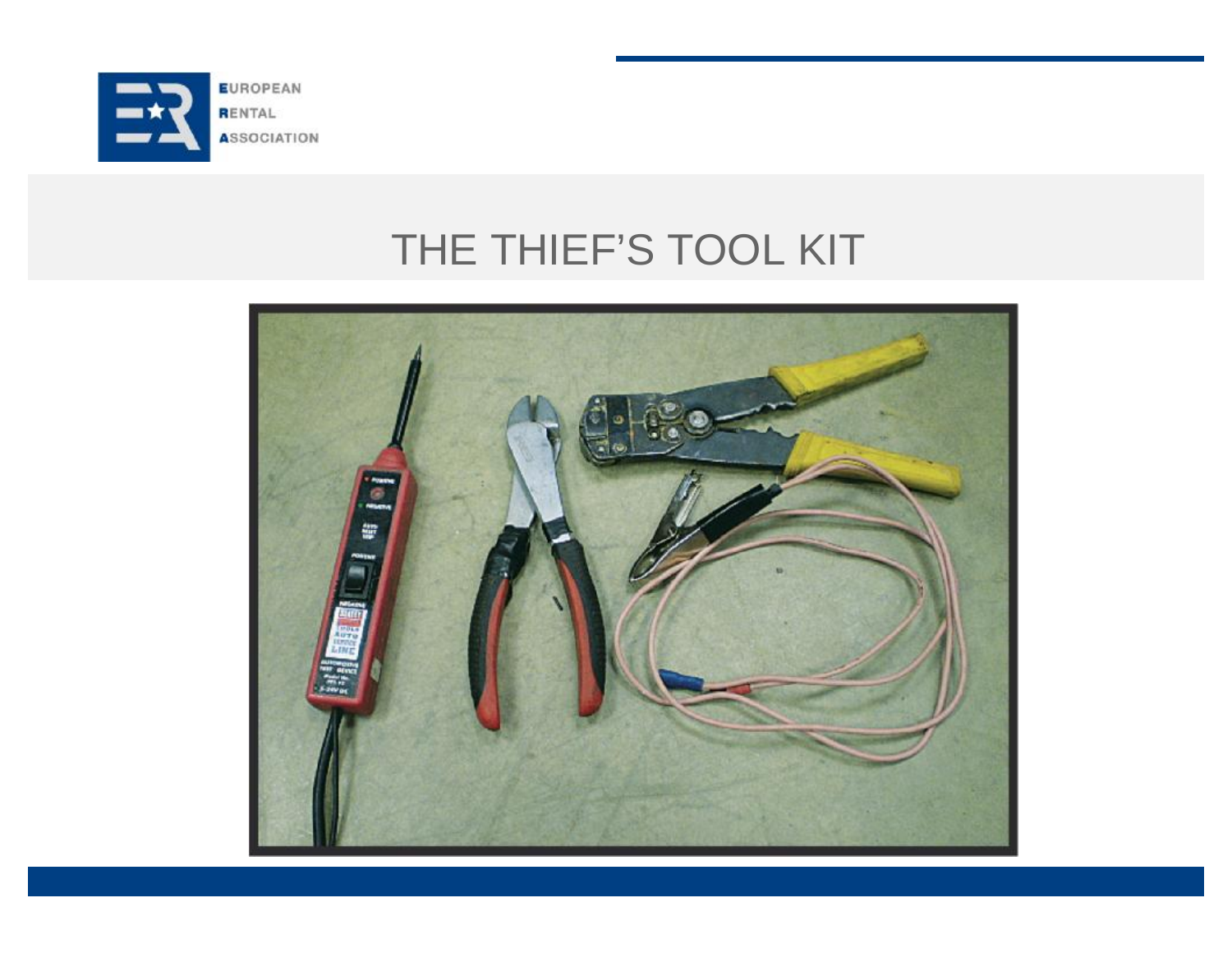

### VULNERABLE

### **VULNERABLE**



The ECV is fixed here at fuel pump engine inlet protected by a security shield. The supply of fuel to the engine is controlled by the ECV which is managed from the Comms Keypad.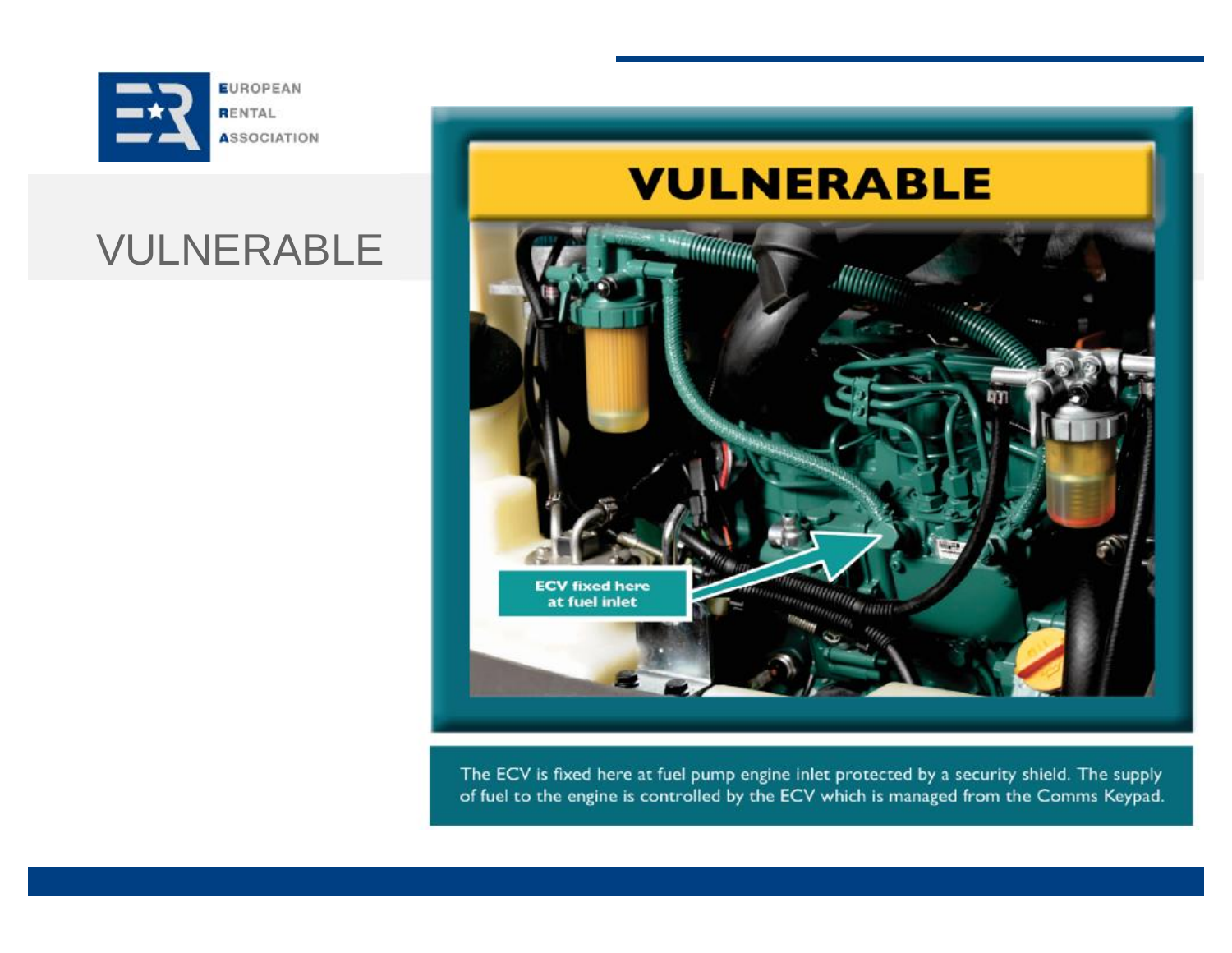

## "SECURED"

### **SECURED**



ECV Secured The ECV<sup>®</sup> immobilises the fuel supply, hydraulics & electrics. It is impossible for thieves to hot-wire and electrically bypass the ECV<sup>®</sup>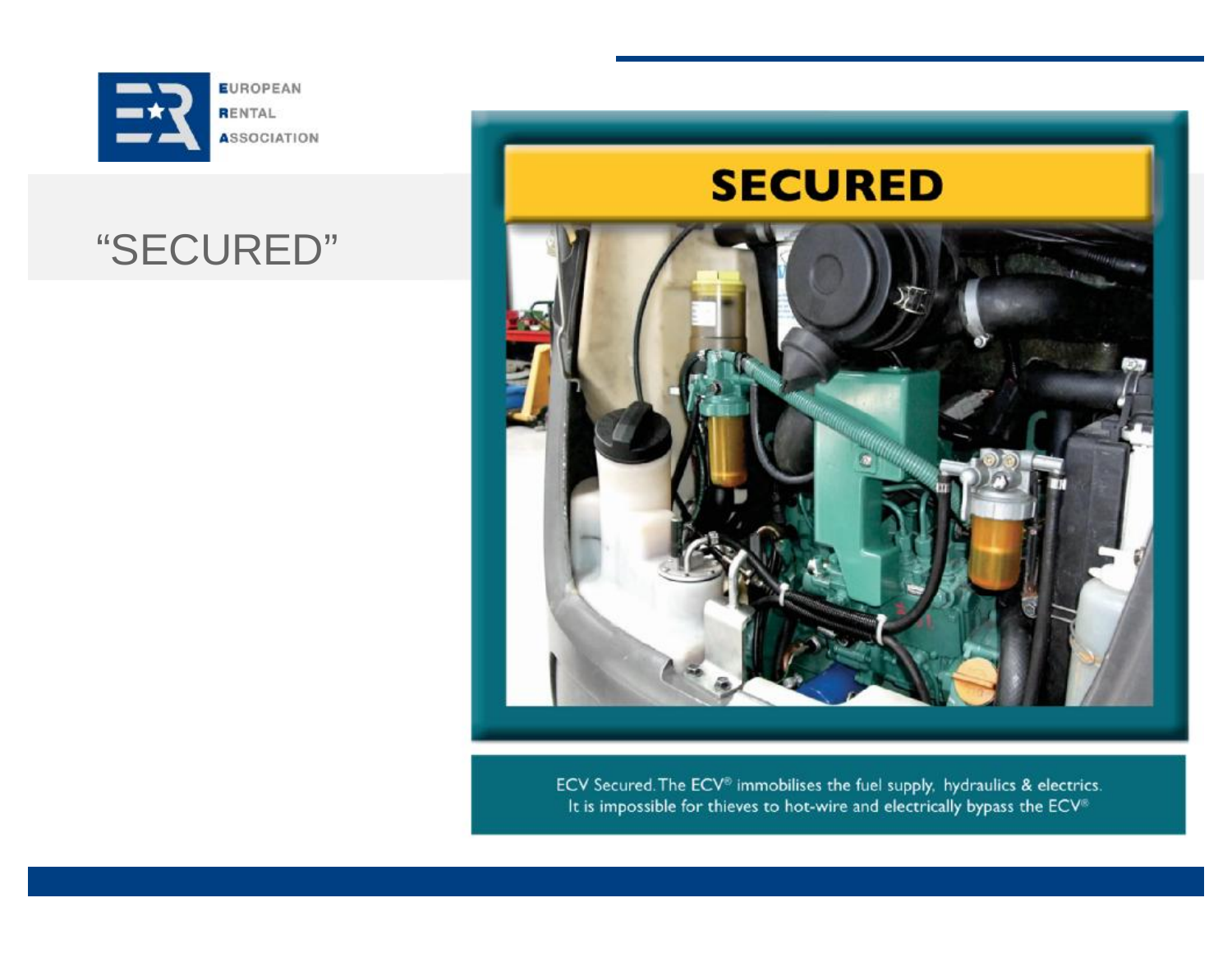

## **SAFETY: ELECTROMECHANICAL IMMOBILISATION SYSTEMS ALSO STOP ACCIDENTS & FATALITIES**.

ØIt takes a well equipped skilled professional thief in excess of one hour to remove and bypass an electromechanical immobilisation system *and he will probably fail anyway.*

ØTherefore when you shut-down your plant – it stays shut down 24-7. This prevents unauthorised operators and juveniles operating your equipment on site causing personal, machine and third party damage.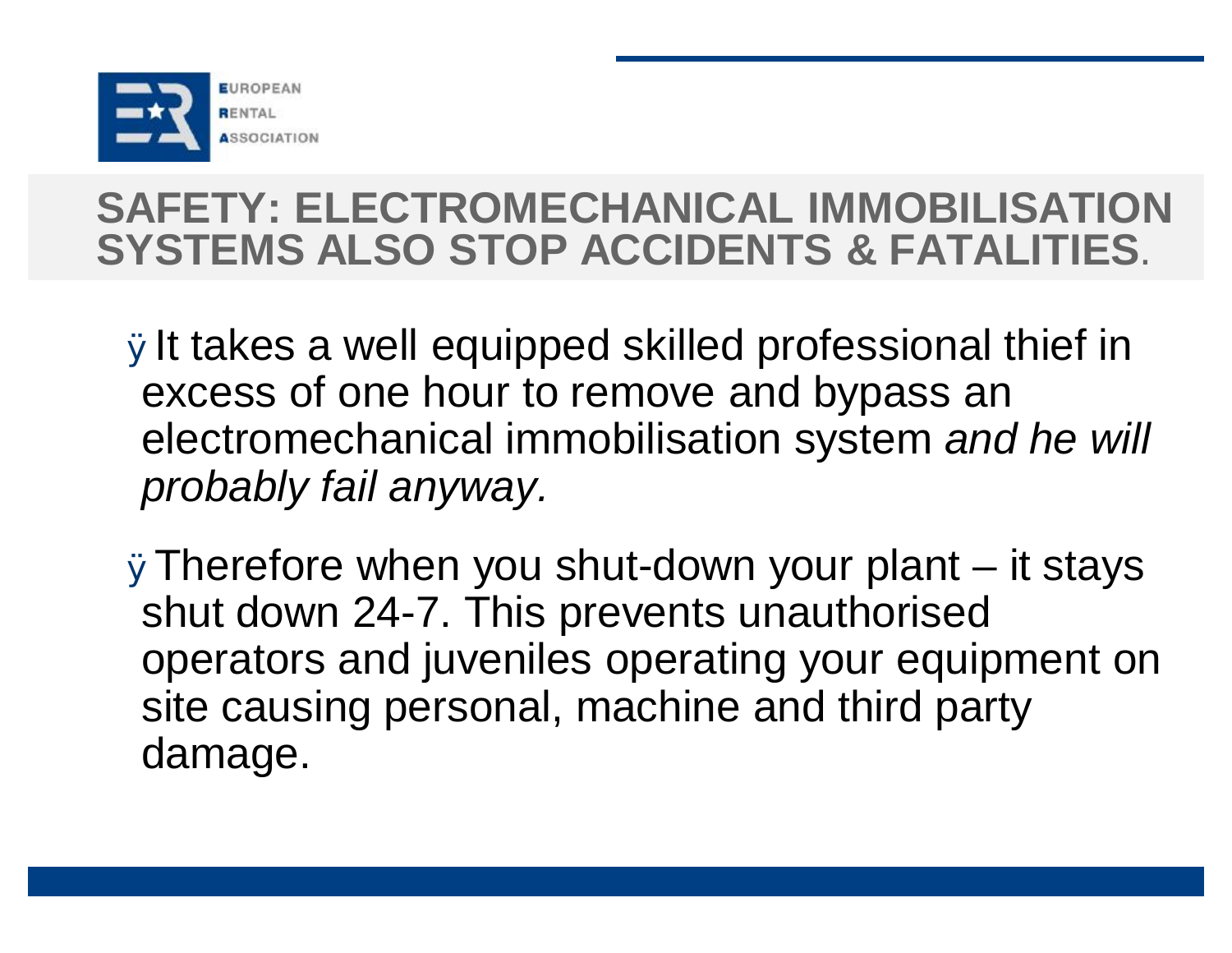

#### **SECURITY & ELECTROMECHANICALLY CONTROLLED ASSET MANAGEMENT FOR THE RENTAL HIRE INDUSTRY**

- Ø In this context a 'Comms Keypad' is one with a Tracker System built into it.
- Ø The supply of fuel to the engine and asset management information is controlled by the ECV but managed by the 'Comms Keypad' which operates remotely globally via sms text or pc - this has many utilisation benefits for the renters profits
- ØPIN Codes can now be managed remotely and the machine can be controlled remotely 100%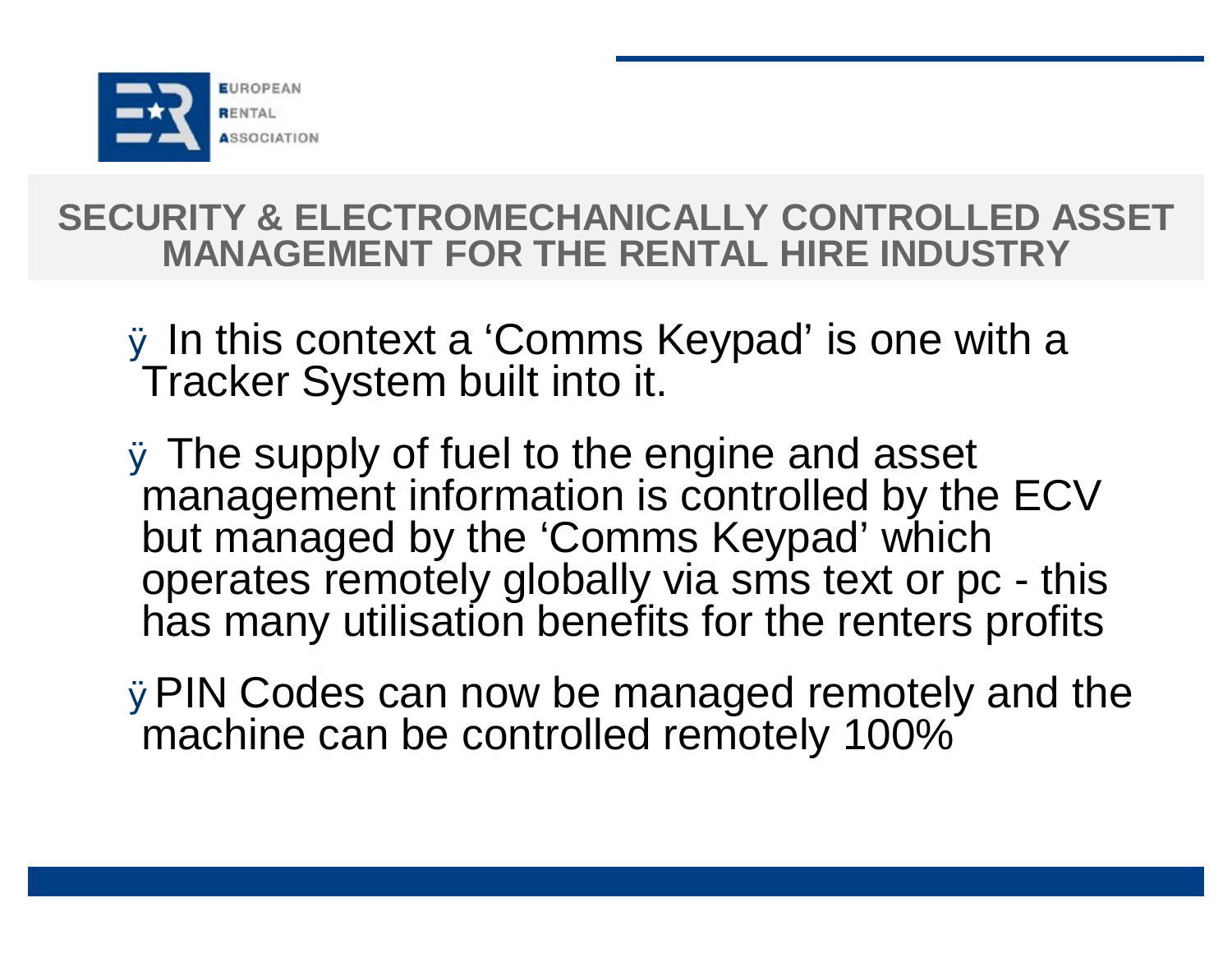

# **RETURN ON INVESTMENT FOR THE RENTER FROM ELECTROMECHANICAL IMMOBILISATION SYSTEMS**

- ØDeliver and collect equipment when it suits your transport and service schedule
- ØRemotely activate machine to commence hire
- ØRemotely shut-down equipment immediately at conclusion of hire … or extend period of hire
- ØYou know which depots and machine types are most productive, most worked or most idle – you only buy the machines you require
- ØYou stop weekend use, abuse, damage and repairs, outside of rental because - when you remotely shut-down electromechanically secured plant – it stays shut-down

*… And electromechanically secured plant stops your machines being stolen …*